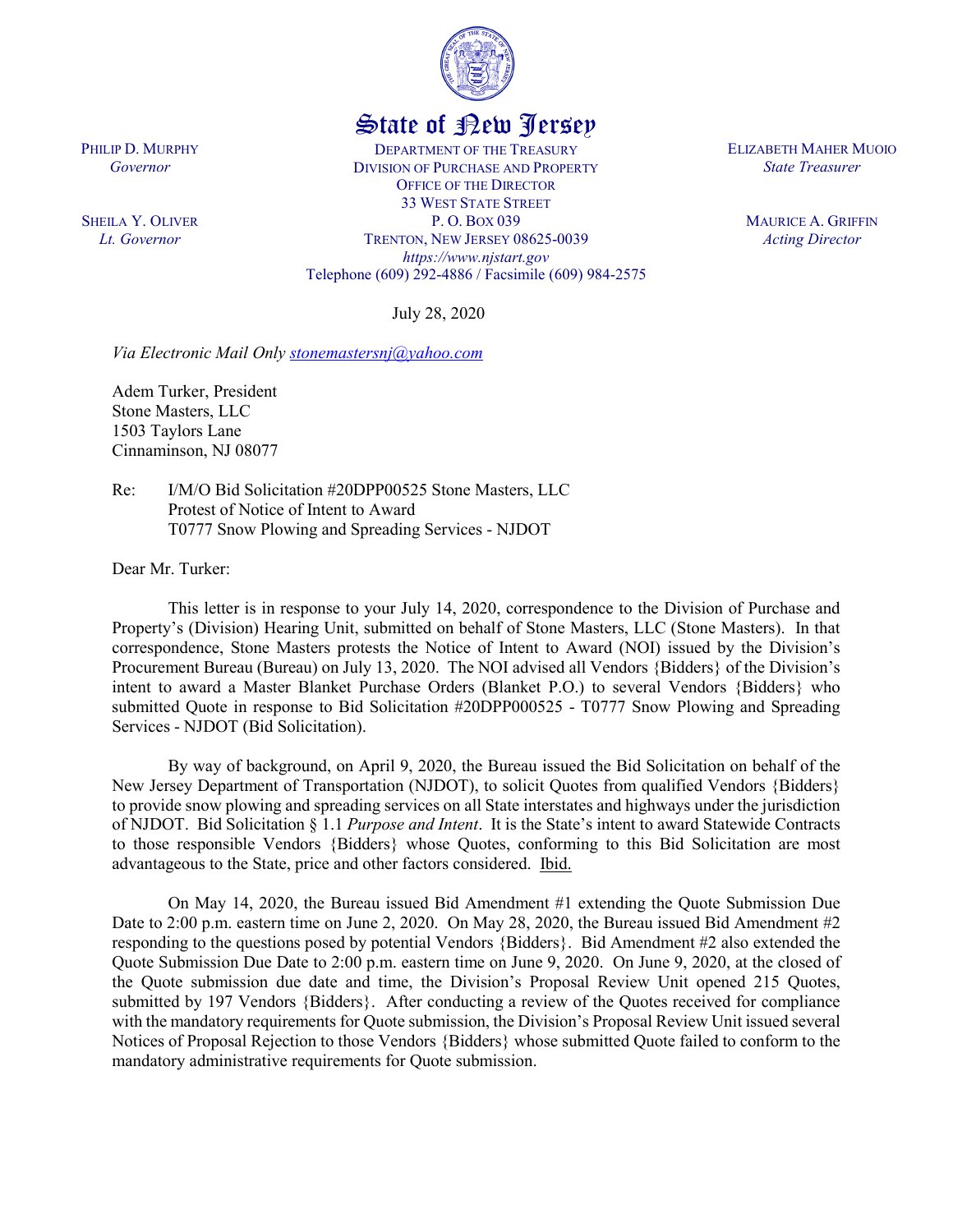The remaining Quotes were forwarded to the Bureau for review and evaluation consistent with the requirements of Bid Solicitation Section 6.7 *Evaluation Criteria, which* states in relevant part as follows:

## **6.7 EVALUATION CRITERIA**

The following evaluation criteria categories, not necessarily listed in order of significance, will be used to evaluate Quotes received in response to this Bid Solicitation.

- A. Experience of Vendor {Bidder} (Revised Attachment #1): The Vendor {Bidder} must have at least two (2) years of experience performing the specific service (snow plowing and/or spreading) on public roadways in order to be considered for award of that service;
- B. Equipment Preference: The type of Vendor {Bidder} equipment bid on the State-Supplied Price Sheet. See Section 6.7.1, subsections included; and
- C. Price: The Vendor's {Bidder's} pricing provided on the State-Supplied Price Sheet for each price line. See Section 6.7.1, subsections included, for information regarding the pricing evaluation methodology.

After the review and evaluation of all Quotes received in response to the Bid Solicitation was completed, the Bureau completed a Recommendation Report which recommended Blanket P.O. awards to those responsible Vendors {Bidders} whose Quotes, conforming to the Bid Solicitation are most advantageous to the State, price and other factors considered. On July 13, 2020, the NOI was issued advising all Vendors {Bidders} that it was the State's intent to award a Blanket P.O.s consistent with the Bureau's Recommendation Report.<sup>[1](#page-1-0)</sup>

On July 14, 2020, the Division received Stone Masters' protest challenging the intended Blanket P.O. award of price lines 348 and 349 to Big Boss Trucking. Specifically, Stone Masters states:

> i have send my price sheet it was showing on board wetting system with spreading, but i see on notice on intent to award. it was giving to big boss trucking for price line: 348 and 349 for 155 dollars for only spreading. i sent my price sheet with on board wetting system price line 348 and 349. would you please consider award me for these sections,

In consideration of Stone Masters' protest, I have reviewed the record of this procurement, including the Bid Solicitation, the submitted Quotes, the relevant statutes, regulations, and case law. This review of the record has provided me with the information necessary to determine the facts of this matter and to render an informed Final Agency Decision on the merits of the protest. I set forth herein the Division's Final Agency Decision.

The record of this procurement reveals that Stone Masters submitted a Quote for spreading services only. With respect to the evaluation of the Quotes submitted for spreading services, the Bid Solicitation specified as follows:

l

<span id="page-1-0"></span><sup>&</sup>lt;sup>1</sup> The list of Vendors {Bidders} who are recommended to receive a Blanket P.O. award are listed in the Bureau's July 9, 2020 Recommendation Report.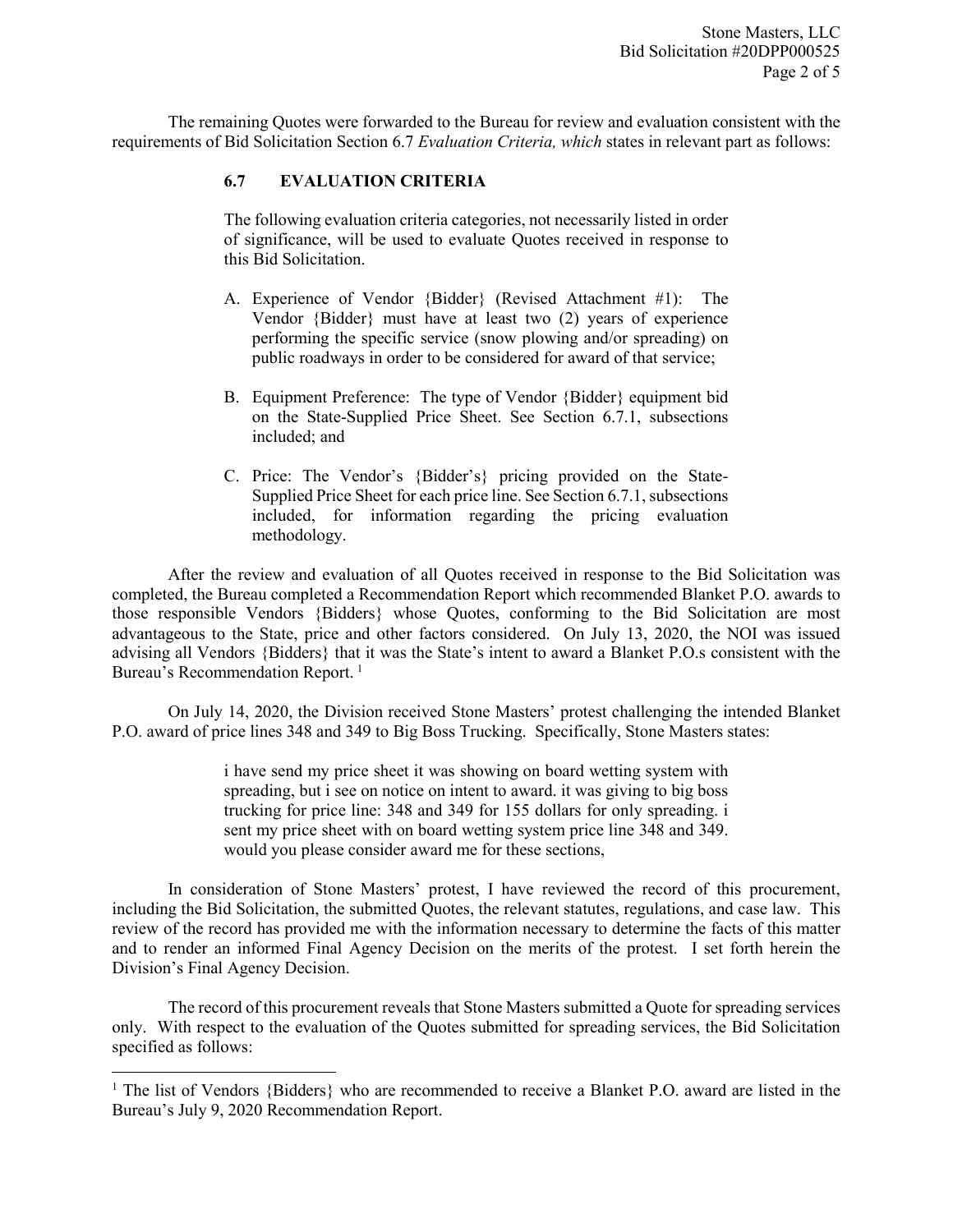## **6.7.1 EQUIPMENT PREFERENCE AND PRICING EVALUATION**

The Division intends to award to one (1) responsive Vendor {Bidder} per price line for Snow Plowing and Hauling Services (excluding *Other Equipment – Loaders and Graders*, as detailed by Section 6.7.1.3), and to one (1) responsive Vendor {Bidder} per price line for Spreading Services.

Vendors {Bidders} will be evaluated based upon the equipment preferences detailed in Sections 6.7.1.1 and 6.7.1.2. If two (2) or more Vendors {Bidders} are offering the same equipment preference for the same price line, then the Division will evaluate and rank based upon pricing, from lowest to highest, as specified below:

…

A. Spreading Services – Pricing Evaluation Methodology

Vendors {Bidders} within the same equipment preference will be ranked based upon the hourly rate Unit Price for the respective price line.

If two (2) or more Vendors {Bidders} are offering the same equipment preference and are tied on pricing based upon the above pricing evaluation methodologies (both  $A \& B$ ), then the Division will rank based upon the years of experience recorded on Revised Attachment #1, for the respective service in question.

Please refer to the examples listed below in Section 6.7.1.1 and 6.7.1.2 for more information.

. . .

## **6.7.1.2 SPREADING SERVICES**

 $1<sup>st</sup>$  Preference – Vendors {Bidders} supply all of the price line specific, required Class R, Q, and/or P trucks that are all Tailgate Mounted, all with an On-Board Wetting System;

 $2<sup>nd</sup>$  Preference – Vendors {Bidders} supply all of the price line specific, required Class R, Q, and/or P trucks that are all Tailgate Mounted, all without an On-Board Wetting System;

 $3<sup>rd</sup>$  Preference – Vendors {Bidders} supplying all of the price line specific, required Class R, Q and/or P trucks that are all Vbox, all with an On-Board Wetting System;

 $4<sup>th</sup>$  Preference – Vendors {Bidders} supplying all of the price line specific, required Class R, Q and/or P trucks that are all Vbox, all without an On-Board Wetting System;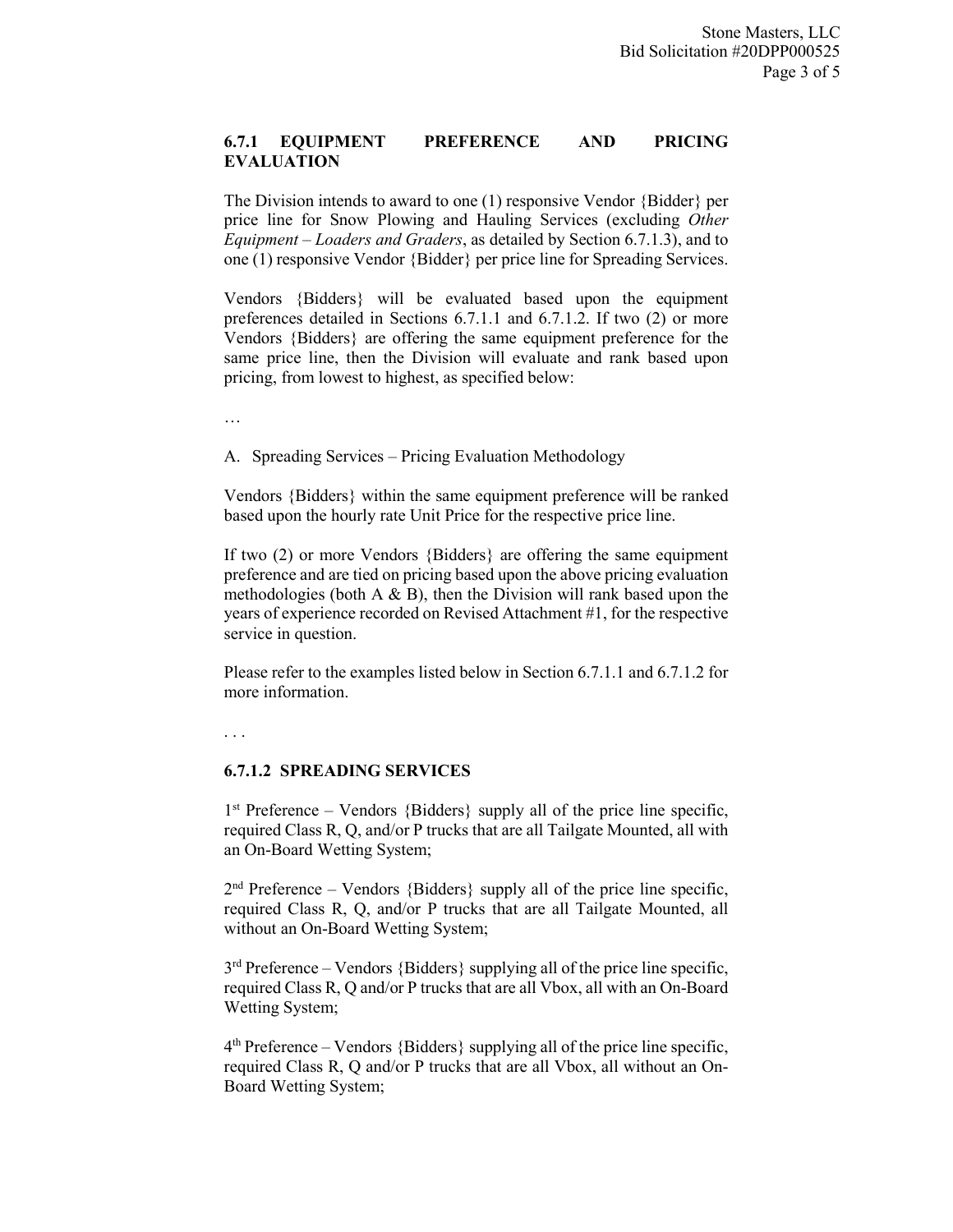$5<sup>th</sup>$  Preference – Vendors {Bidders} supplying all of the price line specific, required Class R, Q and/or P trucks that are all Midbody, all with an On-Board Wetting System; and

 $6<sup>th</sup>$  Preference – Vendors {Bidders} supplying all of the price line specific, required Class R, Q and/or P trucks that are all Midbody, all without an On-Board Wetting System.

Style of Trucks - If the Vendor {Bidder} checks and/or circles more than one (1) of the options, only the least favorable preference option shall be considered and evaluated.

On-Board Wetting System – If the Vendor {Bidder} leaves this column blank, or circles and/or checks both "Yes" and "No", the State will evaluate the Quote as if it is not providing On-Board Wetting Systems for the respective price line.

Refer to Bid Solicitation Section 4.4.5.2, *State-Supplied Price Sheets*, including subsections, for information regarding instructions for the State-Supplied Price Sheets.

After reviewing the Quote submitted, the Bureau determined that Stone Masters' Quote was responsive to the requirements of the Bid Solicitation for all prices line submitted. As to price lines 348 and 349, Stone Masters submitted Quote price sheet including the following<sup>[2](#page-3-0)</sup>:

| 348 | <b>SPREADING SERVICES - D.O.T.</b><br><b>REGION: CENTRAL</b><br><b>CREW #: 314 WEST TRENTON YARD</b><br>BEAR TAVERN ROAD, WEST TRENTON, NJ<br><b>NUMBER OF TRUCKS REQUIRED:</b><br><b>CLASS R-4</b><br><b>CLASS Q-5</b> | <b>HOURLY</b><br><b>RATE</b> | Style of trucks that will be provided. Please circle<br>and/or check one (1) option below.<br>Tailgate Mounte<br><b>Vbox</b><br>$\Box$<br>MidBody <sub>D</sub> | Circle and/or check YES or NO if you will be providing On-<br>Board Wetting System for all trucks.<br>YES<br>$N_{\odot}$ | 199.00<br>ъ  |
|-----|-------------------------------------------------------------------------------------------------------------------------------------------------------------------------------------------------------------------------|------------------------------|----------------------------------------------------------------------------------------------------------------------------------------------------------------|--------------------------------------------------------------------------------------------------------------------------|--------------|
| 349 | <b>SPREADING SERVICES - D.O.T.</b><br><b>REGION: CENTRAL</b><br><b>CREW #: 316 LAWRENCE YARD</b><br><b>LAWRENCEVILLE, NJ</b><br><b>NUMBER OF TRUCKS REQUIRED:</b><br><b>CLASS R-6</b><br><b>CLASS Q-3</b>               | <b>HOURLY</b><br><b>RATE</b> | Style of trucks that will be provided. Please circle<br>and/or check one (1) option below.<br>Tailgate Mount(v)<br><b>Vbox</b><br>$\Box$<br>MidBody $\Box$     | Circle and/or check YES or NO if you will be providing On-<br>Board Wetting System for all trucks.<br>YES<br>Nθ          | \$<br>179.00 |

Despite Stone Masters indication in its protest that it was providing the On-Board Wetting System, as shown in the screenshot above, Stone Masters clicked "No" on the price sheet submitted with its Quote indicating it was not including the On-Board Wetting System.<sup>[3](#page-3-1)</sup> Accordingly, Stone Masters' Quote was evaluated as submitted along with all other Quotes submitted for the price lines.

l

<span id="page-3-0"></span> $2$  On June 23, 2020 the Bureau sent a BAFO request to Stone Masters as permitted by Bid Solicitation Section 6.8 *Negotiation and Best and Final Offer (BAFO)* which states in part "Any BAFO that does not result in more advantageous pricing to the State will not be considered, and the State will evaluate the Vendor's {Bidder's} most advantageous previously submitted pricing." In response to the Bureau's BAFO request, Stone Masters submitted higher hourly rates for prices lines 348 and 349. Therefore, the Bureau evaluated Stone Masters' Quote with its originally submitted hourly rate pricing.

<span id="page-3-1"></span><sup>&</sup>lt;sup>3</sup> Should Stone Masters wish to review the submitted Quote, the Division has created and provided to the bidding community a QRG entitled *How to Review a Submitted Quote.*  [https://www.state.nj.us/treasury/purchase/njstart/pdf/HowtoReviewaSubmittedQuote.pdf.](https://www.state.nj.us/treasury/purchase/njstart/pdf/HowtoReviewaSubmittedQuote.pdf) That QRG